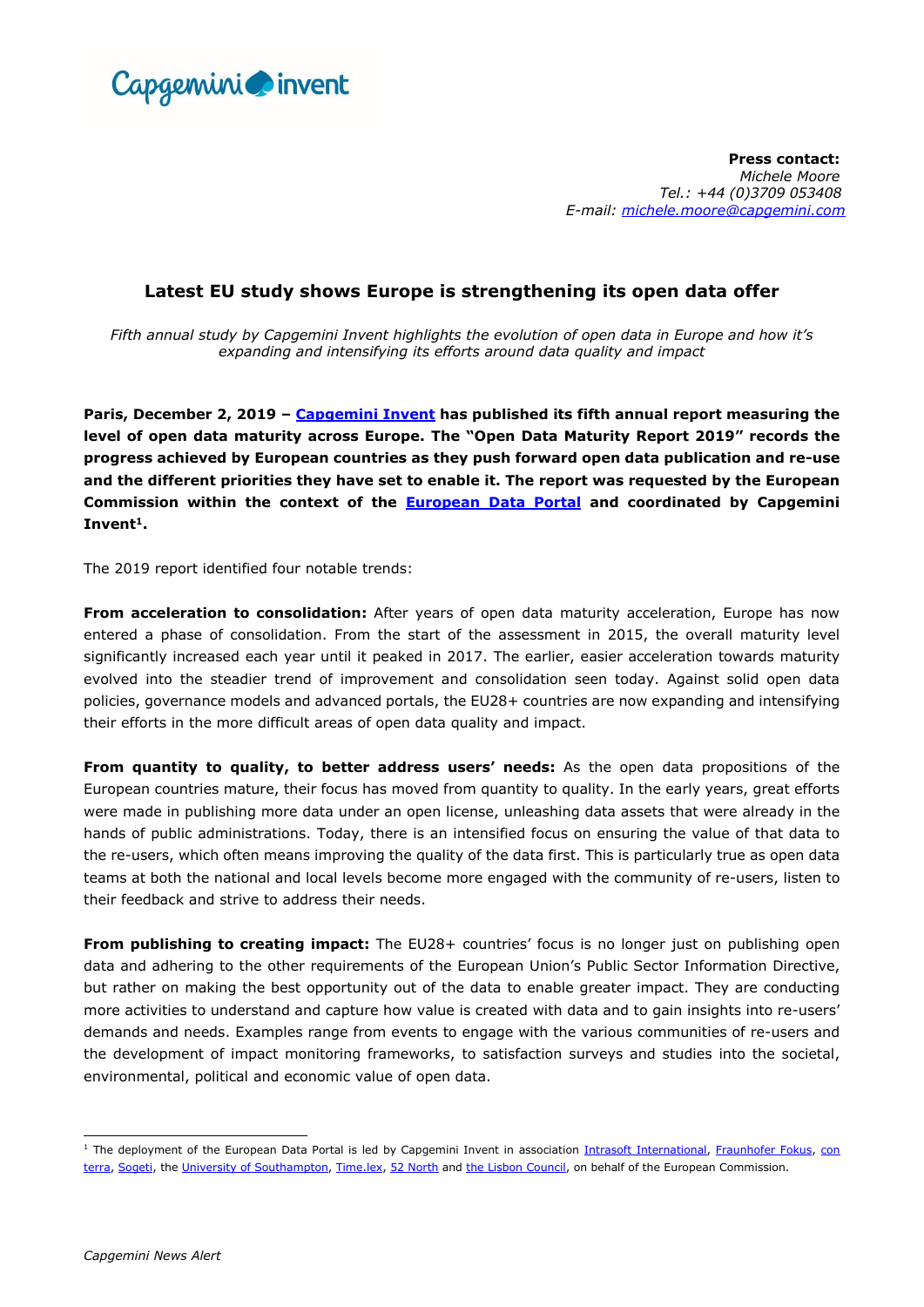

**Data sharing is the next frontier:** Governments are becoming more aware of the opportunities arising from sharing data in general. When a dataset cannot be published in the open - for example, due to intellectual property constraints or confidentiality concerns - it does not mean that its value cannot be realized according to other models. This is commonly called "data sharing" in the public and private sector. Member States are now preparing to be effective at data sharing with other governments and organizations, in a secure way and with full respect to intellectual property and privacy. The European Commission is aware of this change and wants to support the process. For this purpose, it started a new project, launched last October: the "[Support Centre for Data Sharing](https://eudatasharing.eu/)".



Figure 1: EU28 open data maturity development 2015-2019

*"As the Member States' open data offering matures, we can see their focus shifting towards putting open data re-users at the center*," said Marit Blank, Consultant at Capgemini Invent and lead researcher and author of the report. "*This is a tangible illustration of how the European countries are striving to move beyond the basics to deliver consistent and sustainable value to their citizens."*

## **End notes:**

The countries covered by this assessment include the EU28 Member States, as well as the EFTA countries: Iceland, Liechtenstein, Norway and Switzerland.

## **The European Data Portal**

Open data refers to the information collected, produced or paid for by public bodies which can be freely used, modified and shared by anyone. The benefits of open data include an increase in government transparency and accountability as well tangible social and economic benefits for citizens, businesses and civil society. The Capgemini Invent study published in 2015 for the launch of the European Data Portal estimated a value of 75.7 billion EUR in market size for open data in 2020, with a significant increase by approximately 37% between 2016 and 2020. In this context, the European Union launched the European Data Portal. The Portal collects information about the data made available from different European countries. Today, it covers 35 countries, 82 catalogues, links to nearly 1 million datasets across Europe and offers a variety of learning resources and open data use cases. For more information and to view the reports visit:

- [www.europeandataportal.eu/en/dashboard](http://www.europeandataportal.eu/en/dashboard)
- www.europeandataportal.eu/sites/default/files/edp\_landscaping\_insight\_report\_n5\_2019.pdf